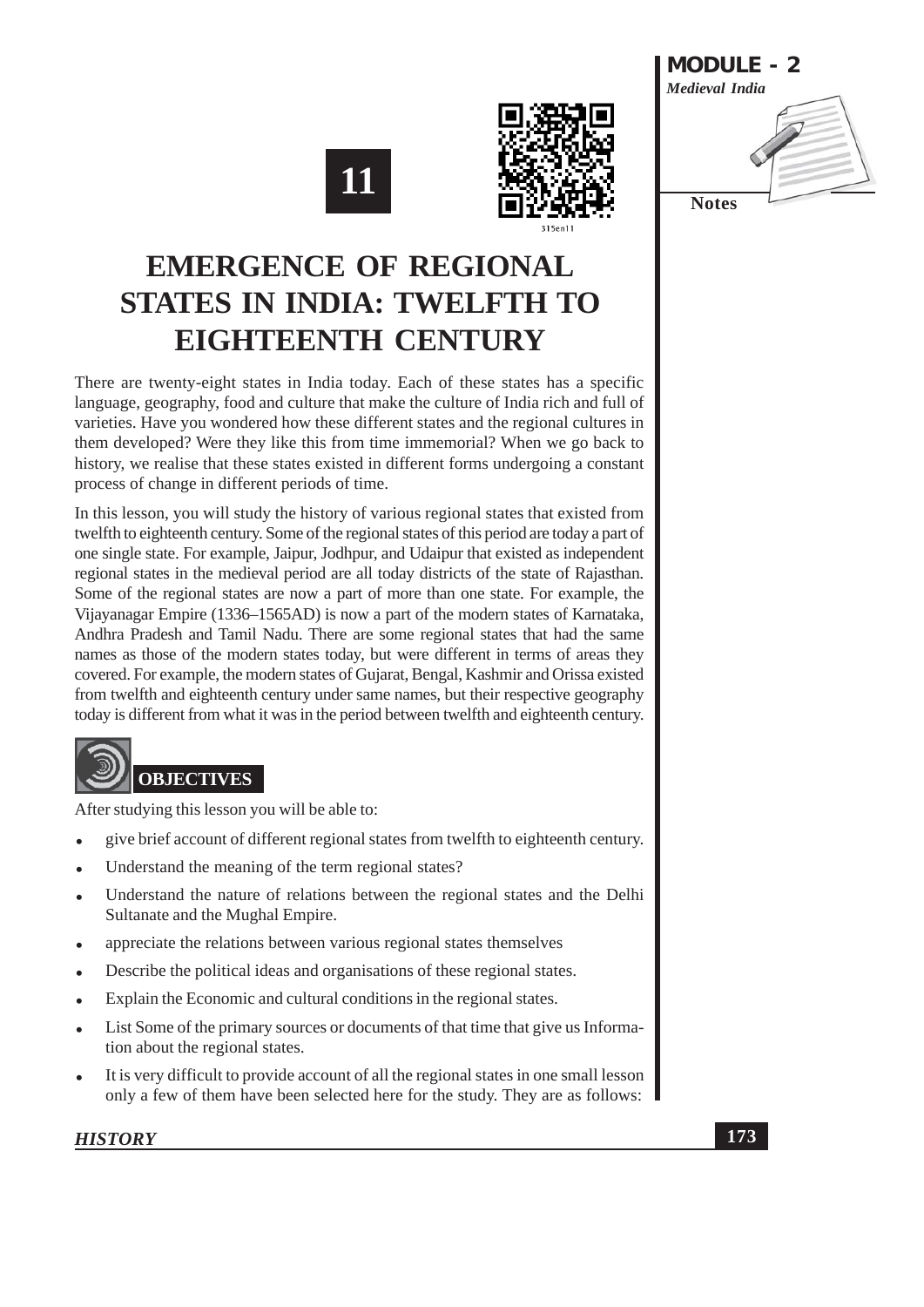

- From north India, we will look at the history of two regional states one Jaunpur, 1. which is today in Uttar Pradesh and another Kashmir.
- $\overline{2}$ . From south India, we will study the history of the Vijayanagara and Bahamani kingdom. As stated earlier, the Vijayanagar Empire can be found in current states of Karnataka, Andhra Pradesh and Tamil Nadu and the Bahamani kingdom can be found in Karnataka, Andhra Pradesh, and Maharashtra.
- $3.$ From west India we will study Gujarat, and the Marathas. Gujarat exists with the same name today, and the Marathas had control over today's Maharashtra, Tamil Nadu and some other parts of India.
- Finally, from eastern India we will study the history of Bengal.

# 11.1 THE UNDERSTANDING OF THE TERM REGIONAL STATE **AND REGIONALISM:**

In the history of India, there has been a constant evolution and development of regionalism and regional states. How does one explain the rise of regional states? From the seventh century AD onwards which is the early medieval period till the seventeenth and eighteenth centuries, agriculture and agricultural activities played a very significant role in the development of regional states. Wherever, good agricultural activity took place, it not only fed the population but generated a large surplus that could be sold and wealth could be generated. Trade and trading activities, overland as well as maritime, also provided an important source of revenue. One finds the rise of powerful sections in the society that controlled the agricultural surplus. Sometimes, some members of this powerful section asserted themselves and acquired political power and became kings and established ruling dynasties. This led to laying the foundation of the states. Sometimes, some groups came from outside and conquered the land, controlled the administration and became powerful.

It is true that a large number of regional states after thirteenth century arose due to internal weakness of the Delhi Sultanate. Similarly, with the decline of Mughal Empire, there emerged important states in the eighteenth century. But all these states had a regional history that pre-dated both the Sultanate and the Mughal state. For example, Bengal was an important regional kingdom in the eighth and the ninth centuries under the Palas and subsequently in the twelfth century under the Senas. It was an important independent state in the thirteenth and fifteenth century and became a powerful provincial kingdom in the eighteenth century too. We all know that Delhi Sultanate and the Mughal Empire ruled over numerous and different cultural zones. Even the regional state of Vijayanagar ruled over different cultural zones. Therefore, it should be remembered that regionalism never disappeared though the regional dynasties gained and lost power and the regions changed their geographical boundaries.

What is this regionalism? Apart from political features, like regional ruling dynasties, there are some important characteristics of regionalism which developed, evolved and changed over a period of time in these regional states. Some of the characteristics of regionalism are as follows:

One of the important aspects is language. For example, Oriya, Gujarati, Bengali,  $1<sub>1</sub>$ Tamil, Telugu, Kannada and Marathi and so on Indian languages spoken in various regions of India are referred as regional languages. These languages developed in the early medieval and medieval period and were associated with the specific regions. Though the languages existed in some form or the other, even prior to this but it was primarily from the eleventh and twelfth centuries, that the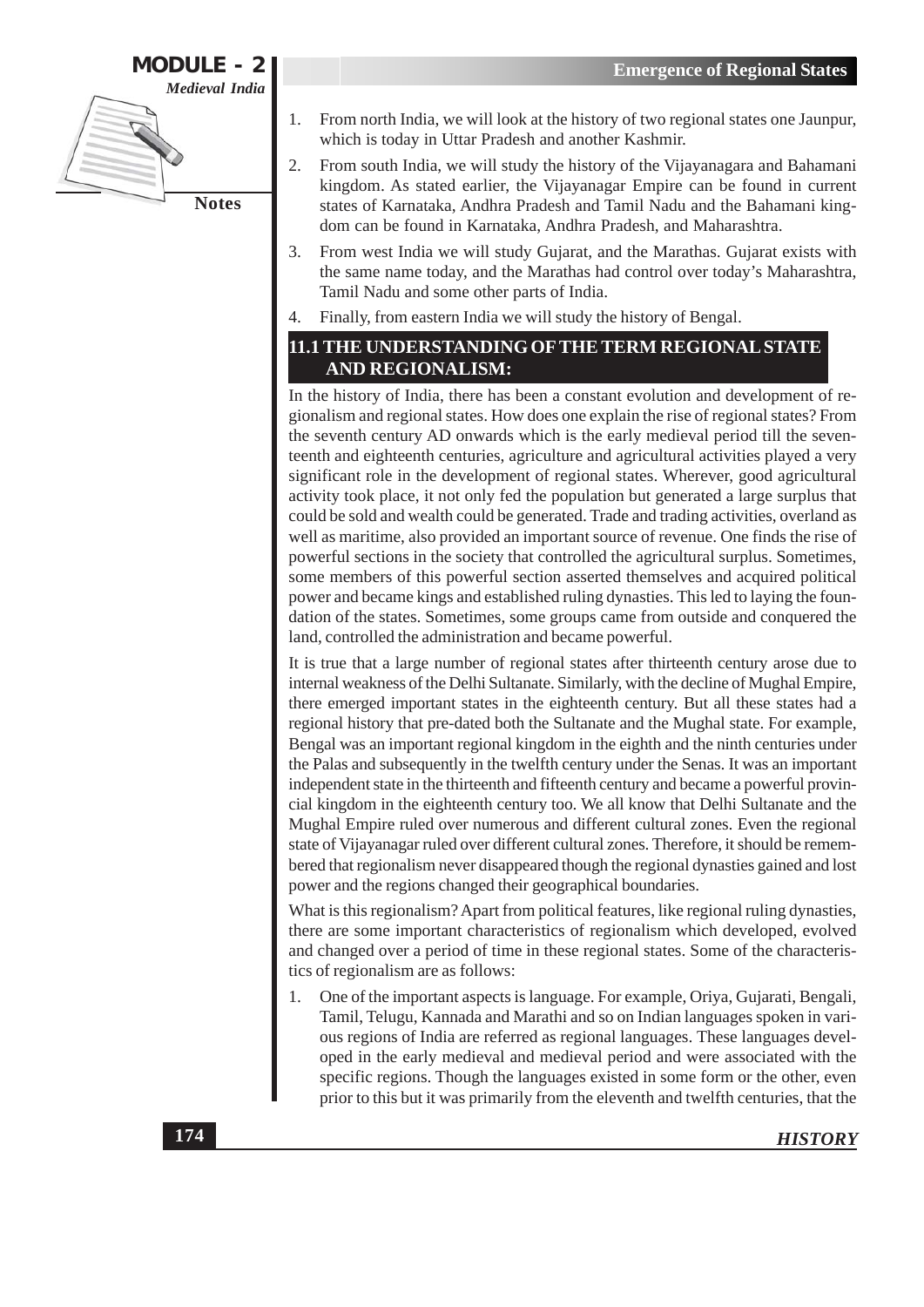regional languages came to be used in the official documents. Literary works and local literature came to be written in these languages. In the medieval period, simultaneous with the use of the regional languages, Sanskrit also came to be used in scholastic texts. However a large number of official documents of the Delhi Sultanate and the Mughal Empire and some regional states were written in Persian.

- 2. Another characteristic is the presence of the local regional cults and religious affiliations. For instance, the cult of Jagannath in Orissa was regional to Orissa. It became the cult of the state, whereby the rulers adopted it, built a huge temple for it and celebrated festivals around it every year. Historians say that Jagannath was a tribal god, whose popularity made the rulers adopt this as the state cult. In the next section, we will further elaborate about the relationship between the states and religion. A large number of sects and the *bhakti* religion developed in the regions. For example, Namdev, Raidas, Tukaram, Guru Nanak were located in the regional states. Religions also have their own myths, legends and interpretations and religious practices. Did you know that in north India, Kartikeya, the son of Shiva and Parvati, is a bachelor and in the Tamil region he has two wives, Devyani and Valli? Each region had different gods and goddesses, different temple and mosque architectures. Interestingly, despite these regional differences, where each tradition was specific to a region, there were similarities in the regional traditions too. The saints and priests migrated from one region to another. For instance, Gesu Daraz, (1321–1422), the Sufi saint, belonged to the Chisti Silsilah that was established in Delhi. He migrated from Delhi to Daultabad in the Deccan region as a child in 1328. Seven years later, in 1335 AD, he came back to Delhi and stayed there for sixty three years. Towards the end of fourteenth century, in 1398, when Timur, a Turkish invader from Central Asia attacked Delhi, Gesu Daraz, migrated back to Deccan.
- The regional states were not closed isolated areas. Apart from religious interac- $3.$ tion between the states, there were networks of interaction through trade and commerce and migration of artisans from one region to another. For example, in the fifteenth century, the silk weavers, *Pattanulkars* migrated from the Gujarat region to the Vijayanagar state. Also one finds migration of the Africans and Iranians to the Vijayanagar and Bahamani kingdoms.
- Another characteristic is the development of local and regional art schools like  $\overline{4}$ that Bihar, Bengal, Assam, Central India, and Rajasthan and so on. Regional identities were formed as a result of process and there have been changes and they did not exist since time immemorial. The various regional dynasties extended their patronage to art, culture, literature and architecture.

Thus, the presence of numerous regional states did not imply chaos and confusion. These states did wage wars amongst themselves, but provided stability over their respective regions. As discussed above, they had a vibrant culture of their own. The regional states influenced each other in the area of architecture and political culture. For instance, the early Vijayanagar rulers called themselves as *Hindu Suratrana*, meaning Hindu Sultan, where the term Sultan was borrowed from the Delhi sultanate. Similarly, the *iqtadari system* of the Delhi Sultanate influenced the administrative systems of the Vijayanagar and Bahamani kingdoms.

What is the difference between the regional states and Empire like Delhi Sultanate and the Mughal Empire? Apart from the characteristics mentioned above of language and culture that were specific to one area, the political and military visions of these states were limited by the regional boundaries.

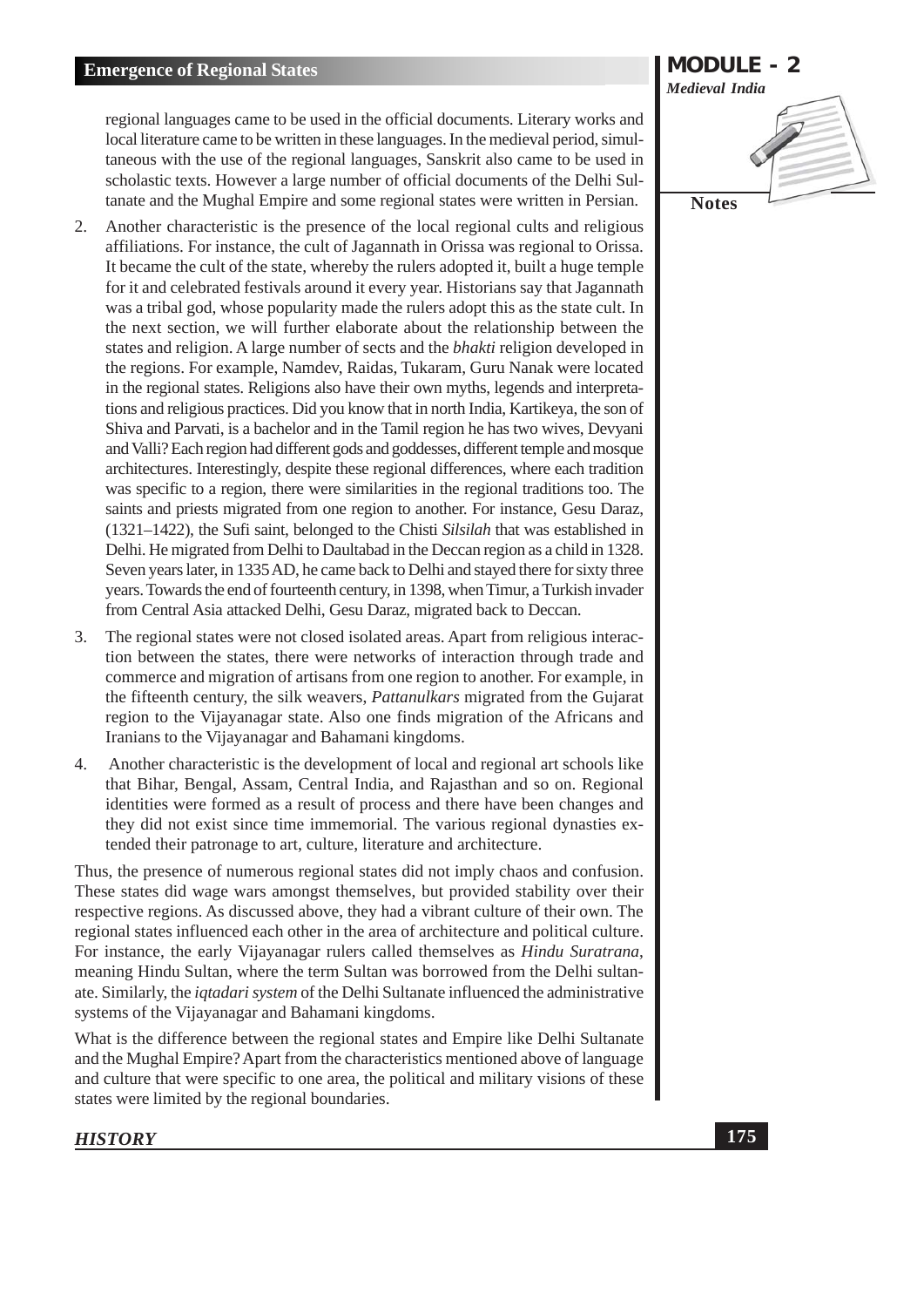

# **INTEXT QUESTION 11.1**

- List any four characteristics of Regionalism in India.
- Name the regional art Schools that developed in India during Medieval period. 2.
- 3. Which bhakti religions developed in the regions of India during Medieval lines.
- List any four characteristics of Regionalism in India. 4.
- 5. Name the regional art Schools that developed in India during Medieval period.
- Which bhakti religions developed in the regions of India during Medieval times. 6.

# 11.2 RISE OF REGIONAL STATES: A GENERAL HISTORY

In the lessons you have studied about the regional states from the seventh to the thirteenth century. What happened to these states? Did they disappear completely from medieval Indian politics? A large number of these regional states continued to exist after the thirteenth century but there were changes in the ruling dynasties and geography of these states. In this section, you will get a general overview of the regional states from the thirteenth to the eighteenth century.

The Delhi Sultanate expanded as a result of the annexation of the states like Bengal, Bihar, Gujarat, Malwa, various Rajput states of Rajasthan, like Ranthambor, Jalore, Nagore, Ajmer, the Deccan states of Warangal, Telengana, Yadavas of Deogir, and the southern states of the Hoysalas of Dwarsamudra, Pandyas of Madurai, and so on. We have already studied about the various campaigns of Alauddin Khalji and the shift of capital from Delhi to Daultabad in the Deccan, during Mohammad bin Tughlaq's period. Those states that were annexed to the Sultanate formed various provinces and were placed under the administration of the provincial governors. From the establishment of the Delhi Sultanate in the thirteenth century till its downfall in the fifteenth century, there was a constant interaction between the provinces that were once upon a time independent states and the centre, that is, Delhi. However, rebellions from these areas never seized. We all know that as a prince, Muhammmad bin Tughlaq spent his entire career in crushing the rebellions in the Deccan, Orissa and Bengal.

Though these regions were now a part of the Delhi Sultanate, the regional characteristics of language, art, literature and religion remained. In fact, when Islam reached here, it acquired a regional flavour. These states already had settlements of Muslim merchants and Muslims employed in the army. Though there was hardly any regional ruling dynasty, the provincial governors of the Sultanate allied with the local rajas and *zamindars* and asserted their independence. Most of the regional states that came up after the fourteenth century when the Delhi Sultanate was declining were a result of the rebellions of the governors. The establishment of Vijayanagar and the Bahamani were a result of the assertion of power by the provincial officers, like Harihara and Bukka and Alauddin Hasan Bahman Shah respectively. During the same period, Ben-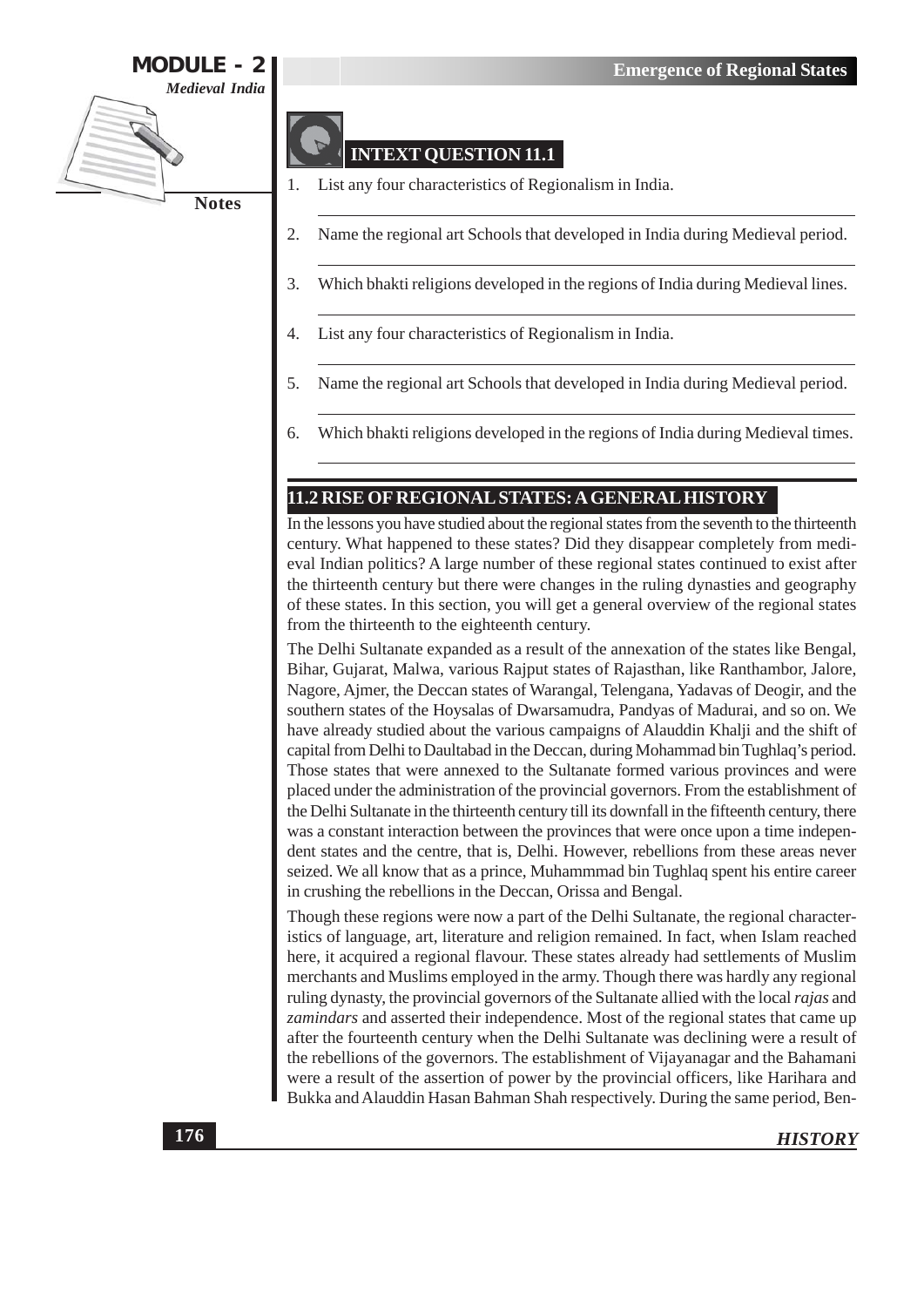gal in the east and Multan and Sind in the west became independent. Feroz Shah Tughlaq tried to regain the lost territories but could not do so. He tried unsuccessfully to take over Bengal. He attacked and plundered Jajnagar (Orissa) but did not annex it. He plundered Kangra and suppressed revolts in Gujarat and Thatta.

With the death of Feroz Shah Tughlaq in 1338, the decline of the Sultanate began. As we have just mentioned, a large number of local governors became powerful and asserted their independence in the provinces. The relationship between the Sultan and the nobles worsened. The conflict with the local rulers and *zamindars* as well as regional and geographical tensions weakened the Sultanate further. The declining Sultanate received the final blow with the invasions of Timur in 1398 AD. Timur was a Turk who had come from Central Asia to plunder the wealth of India. Timur entered Delhi and mercilessly killed both the Hindus and Muslims and massacred women and children as well.

Fifteen years after the Timur's raids in Delhi, the Delhi Sultanate declined. The Sultanates in Gujarat, Malwa and Jaunpur near Varanasi emerged as powerful regional kingdom. Gujarat and Jaunpur were constantly engaged in tension with the Lodhis of the Delhi Sultanate (1451 to 1526 AD). New regional states independent of the Delhi sultanate arose in Central and South India too, out of which the prominent ones were the Gajapatis of Orissa, the Bahamanis and the Vijayanagara Empire. The Lodhi Sultans like Bahlol Lodhi (1451– 1485) and Sikander Lodhi (1489–1526) tried to keep these regional kingdoms under control. Finally, during the rule of Ibrahim Lodhi (1517–1526), Bihar declared its independence. Daulat Khan, the governor of Punjab rebelled and invited Babur to invade India in 1526.

With the establishment of the Mughal Empire in 1526 AD, and its expansion in the later period, the ruling dynasties in the regional states gradually lost their power and these states over a period of time became the part of the Mughal Empire. But the regional features of language, art, literature and religion continued with changes. With the decline of the Mughals in the eighteenth century, there were rebellions of the provincial governors and a few annexed states declared their independence. As a result new regional kingdoms arose, for instance, Punjab, Bengal, Awadh, Hyderabad, Mysore and the Marathas.

# **INTEXT QUESTION 11.2**

- $\mathbf{1}$ When did decline of Delhi Sultanate began?
- $\overline{2}$ . During the rule of Ibrahim Lodhi, which two states declared their independence?

# HISTORY OF THE REGIONAL STATES: A FEW CASE STUDIES

#### **11.3 JAUNPUR:**

Jaunpur is now in Varanasi division in eastern Uttar Pradesh on the banks of river Gomati. It was a prosperous province in the eastern part of the Delhi Sultanate. The governor of Jaunpur was Malik Sarwar, who was a prominent noble during Feroz Shah Tughlaq's period. In 1394, Sultan Nasiruddin Mohammad Shah Tughlaq made him a minister and gave him the title of *Sultanu-Sharg* which means the master of the east. Thereafter, he was known as Malik Sarwar Sultanus Sharq. After Timur's invasion and the weakening of the Delhi Sultanate, Malik Sarwar took advantage of a weak political situation and declared himself independent. Malik Sarwar was

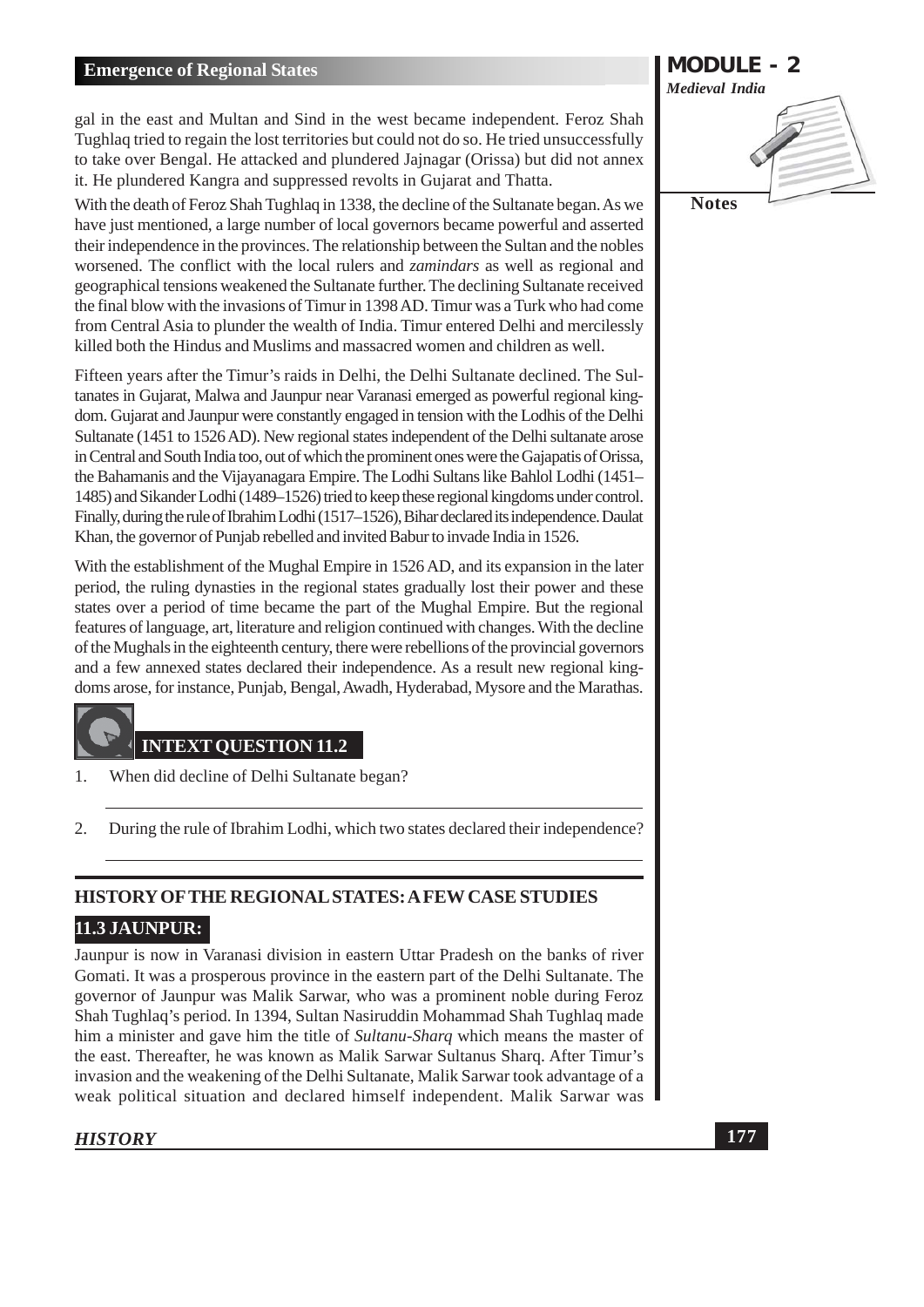

succeeded by his son Mubarak Shah Sharqi. The Sultan struck coins in his name. During his period, the ruler of the Delhi sultanate was Mahmud Shah Tughlaq, who tried to annex Jaunpur, but failed. Thereafter, there were constant tensions between the various rulers of Jaunpur and Delhi Sultanate. The Sharqi Sultans made several attempts to conquer Delhi, but they could never be successful. In 1402, Ibrahim Shah Sharqi, Mubarak Shah's brother became the Sultan and ruled Jaunpur for thirty four years. Ibrahim was also a scholar, well versed with Islamic theology and law, music and fine arts. He was a great patron of architecture. A distinct style of architecture evolved called the Sharqi style that had some Hindu influence. At its height, the Sharqi Sultanate extended from Aligarh in western Uttar Pradesh to Darbhanga in north Bihar in the east and from Nepal in the north to Bundelkhand in the south. It was during the reign of Hussain Shah Sharqi (1458– 1505) that a prolonged war with Bahlol Lodhi started. Bahlol Lodhi attacked Jaunpur in 1484 and Hussain Shah had to flee. Finally, Sikandar Lodhi who succeeded Bahlol Lodhi annexed Jaunpur. Hussain Shah died and the Sharqi dynasty came to an end.

# 11.4 KASHMIR

Kashmir is in the northern part of India. In the eleventh century, the rulers were followers of Saivism, and Saivism became the central religion in Kashmir. It was a closed kingdom. Albiruni, the Arab traveller who visited India during this period remarked in his work, Al-Hind that no one, not even Hindus from outside was allowed access to Kashmir. In 1320s, the ruling dynasty of Kashmir could not check the devastating Mongol invasions. It therefore, lost all public support. In 1339, Shamsuddin Shah deposed the Saiva ruler and became the ruler of Kashmir. From this period onwards, Islam influenced the Kashmiri society. A group of Sufi saints known as the Rishis propagated a religion that combined features of Hinduism and Islam Sufi saints and refugees migrated from Central Asia to Kashmir and further influenced the society and religion. Gradually, the poorer section of the population started converting to Islam. The state encouragement to Islam took place when the Kashmiri Sultan, Sikandar Shah (1389–1413), issued an order that all Hindus especially, the *brahmanas* living in his kingdom should embrace Islam or leave his kingdom. It is said that these orders were issued at the instance of the king's minister, Suha Bhatt who was a Hindu and had recently converted to Islam.

Perhaps, one of the greatest rulers of Kashmir was Zainul Abidin (1420–1470). He was an enlightened ruler and called back those Hindus who had left the state due to the persecution of Sikandar Shah. He abolished jaziya and prohibited cow slaughter and gave the Hindus important state posts. A large number of temples were repaired and new ones constructed. Abul Fazl, the court historian of the Mughal Emperor Akbar noted that Kashmir had one hundred and fifty big temples. Sultan Zainul Abidin married the daughters of the Hindu raja of Jammu. Some scholars call Zainul Abidin as the Akbar of Kashmir. Under him, Kashmir became prosperous and he was called the *Bud Shah* or the great king of Kashmiris.

The Sultan contributed to the agricultural development of Kashmir by constructing dams and canals. Agricultural records were maintained. During the period of famine and other natural calamities, relief in terms of loans and grains and fodder was provided to the peasants. Sultan also introduced reforms in the currency. He introduced market control and fixed prices of the commodities. Traders and merchants were asked to sell the commodities at fixed prices. Sultan also subsidized the import of the commodities which were scarce in the state. To make up for the shortage of salt, he imported salt from Ladakh and helped the traders in every possible way. Sultan also paid attention to the development of handicrafts. He sent some people to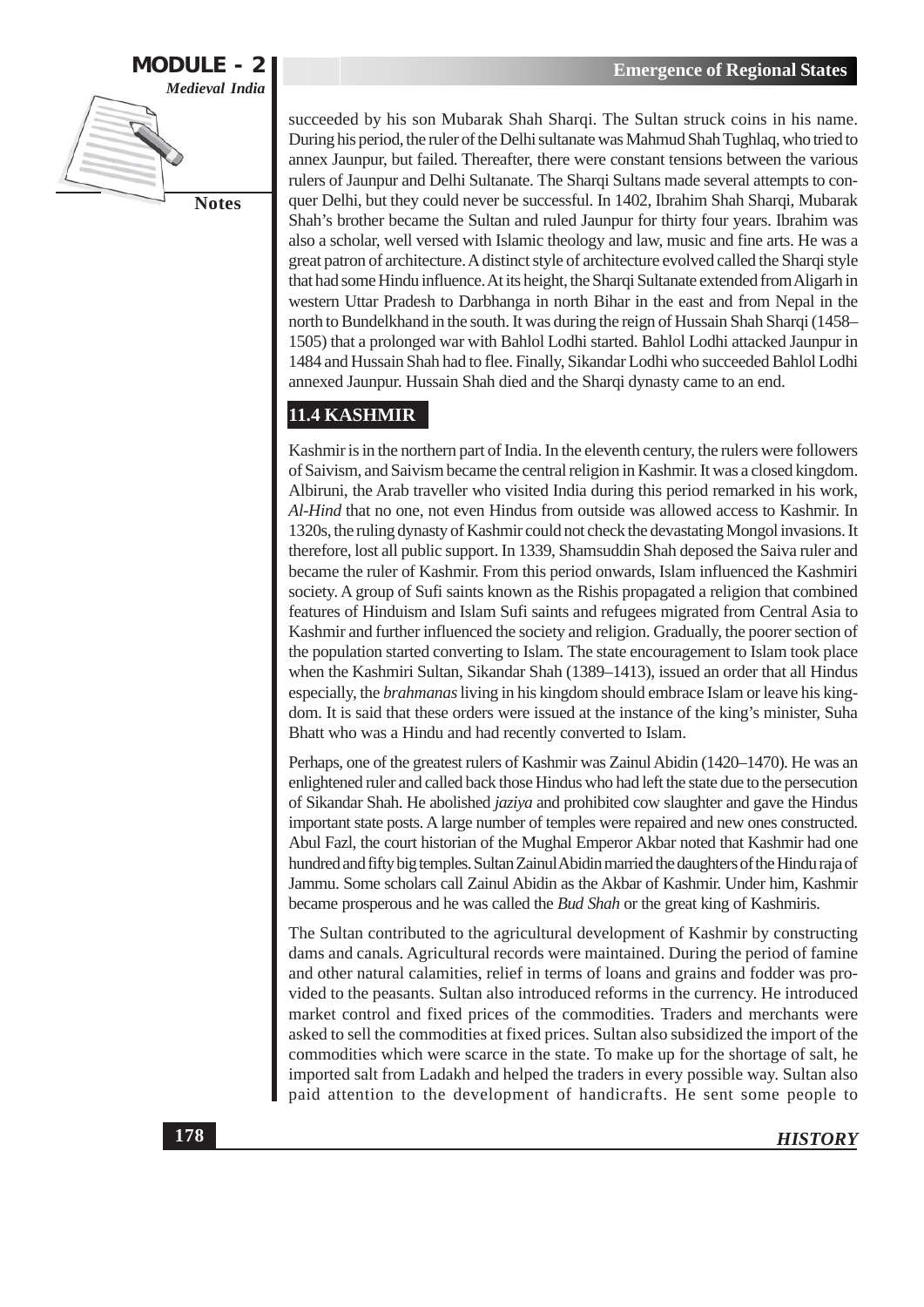Samarqand for training of paper making and book binding. Sultan also encouraged stone cutting and polishing and many other crafts. He introduced carpet and shawl making, which make Kashmir famous till day. Sultan also founded the towns of Zaingir, Zainket and Zainpur and laid out the islands on the Dal Lake that can be seen till today. His chief engineering achievement was the Zaina Lanka, an artificial island in the Woolur Lake on which he built his palace and mosque.

He was a great scholar of Persian, Sanskrit, Tibetan and Arab languages and patronised the Sanskrit and Persian scholars. Under his patronage, the Mahabharat and Kalhana's Rajatarangini were translated into Persian and many Persian and Arabic works were translated into Hindi. He himself was a poet and wrote poetry under the pen name 'Qutb'.

After him weak rulers ascended the throne of Kashmir and there was confusion. Taking advantage of this, Mirza Haider, Babur's relative occupied Kashmir. In 1586, Akbar conquered Kashmir and made it a part of the Mughal Empire.

# 11.5 BENGAL

Bengal was an important regional kingdom under the Palas in the eighth century and the Senas in the twelfth century. Bengal was the easternmost province of the Delhi Sultanate. The long distance, uncomfortable climate and poor means of transport and communications made it difficult for the Delhi Sultanate to control this province. Therefore, it was easy for Bengal to assert its independence. Ghiyasuddin Tughlaq tried to solve the problem by partitioning Bengal into three independent administrative divisions: Lakhnauti, Satgaon and Sonargaon. However, the problems remained and finally Bengal emerged as an independent regional state in the fourteenth century.

In 1342, one of the nobles, Haji Ilyas Khan united Bengal and became its ruler under the title of Shamsh-ud-din Iliyas Shah and laid the foundation of the Ilyas Shah dynasty. He tried to annex Bengal and raided Orissa and Tirhut and forced them to pay tribute. Such expansions alarmed the rulers of the Delhi Sultanate, who tried to occupy Bengal several times but were not successful. One of the important rulers of the Ilyas Shah dynasty was Ghiyasuddin Azam. He was a learned man and promoted Persian literature. He was well known for dispensing free and fair justice to people. It is said that once he killed a son of a widow by accident. The widow filed a complaint with Oazi who summoned the ruler to the court. When the case was decided, Azam told the Qazi that had he not discharged his duties honestly he would have killed him. Azam had cordial relations with China. There was a prosperous trading relationship between Bengal and China. The port of Chittagaong was an important centre for exchange of goods. On demand from the king of China, Azam also sent Buddhist monks from Bengal. Pandua and Gaur were the capitals of Bengal.

In 1538, Bengal was annexed by Sher Shah Suri. In 1586, Akbar conquered Bengal, and made it into a *suba*. While Persian was the language of administration, Bengali developed as a regional language. The establishment of Mughal control over Bengal coincided with the rise of agrarian settlements in the forested and marshy areas of southeastern Bengal. Soon after, with the spread of rice cultivation, this area became heavily populated with the local communities of fisher folks and peasants. The Mughals established their capital in the heart of the eastern delta at Dhaka. Officials and functionaries received land grants and settled there. Alauddin Hussain Shah (1439 to 1519) was another important ruler of Bengal. He was very efficient, and gave high administrative posts to the Hindus and is said to have paid respect to Chaitanya of the Vaisnava sect. He came into conflict with Sikandar Lodhi and had to make peace with him.

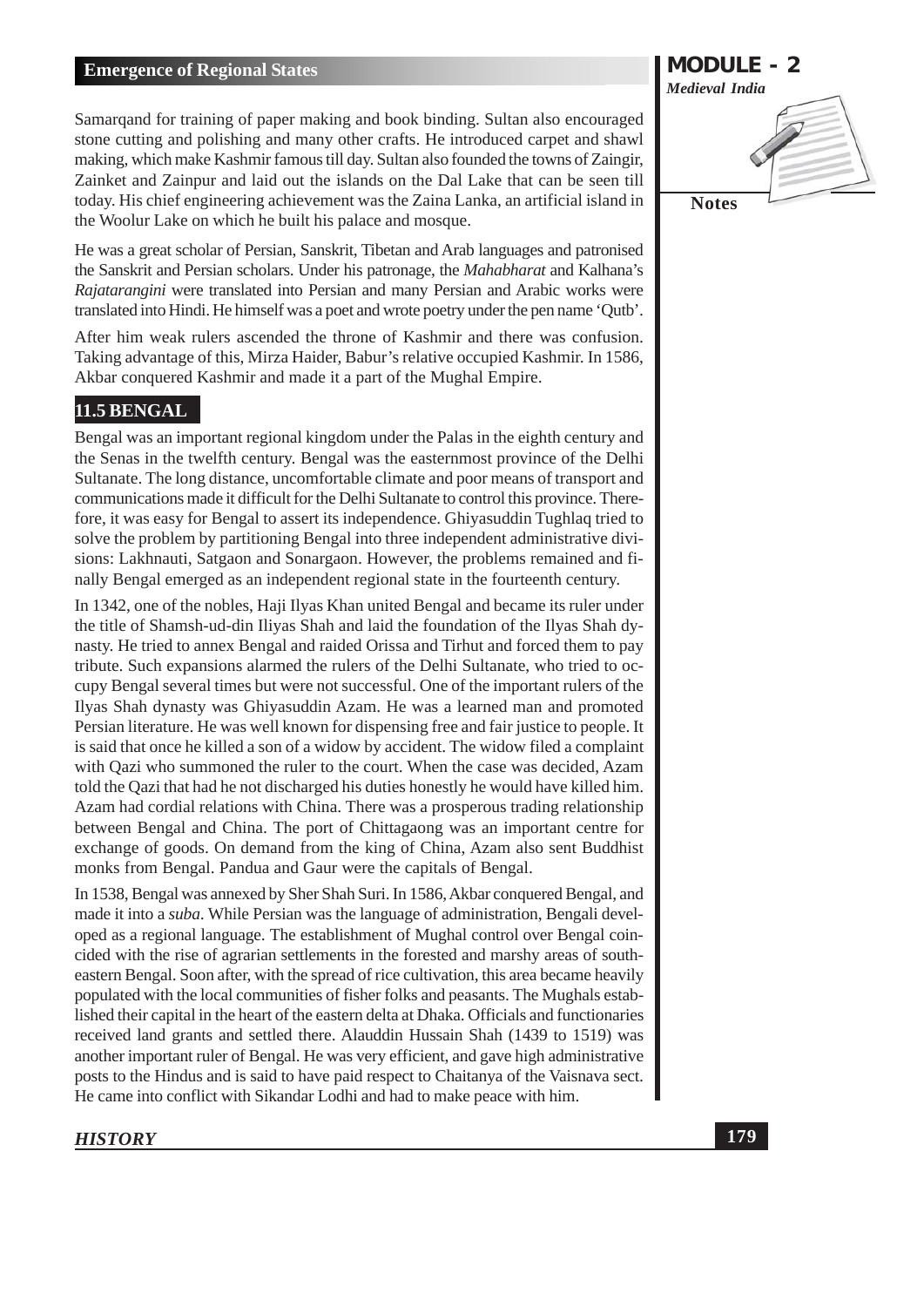

#### 11.6 GUJARAT

This was a fertile and prosperous province. It had flourishing seaports and was famous for its handicrafts. Alauddin Khalji was the first Sultan to annex it to Delhi Sultanate and since then it remained under the Turkish governors of the Sultanate. After Timur's invasion, in 1407, Zafar Khan who was then the governor became the independent ruler and after sometime assumed the title of Muzaffar Shah. Zafar Khan's father was a Rajput who had given his sister in marriage to Feroz Shah Tughlaq.

Ahmad Shah (1411–1441), was one of the important rulers of Gujarat. He founded the city of Ahmadabad and made it his capital in 1413. He built beautiful buildings, like Jama Masjid and Teen Darwaza and beautified the city with gardens, palaces and bazaars. Ahmad Shah was influenced by the Jaina architectural traditions of Gujarat. He was an efficient administrator and consolidated the regional state of Gujarat. He subdued the Rajput states, Jhalawar, Bundi and Durgapur. He was supposed to be an orthodox Muslim who imposed *jaziya* on the Hindus and destroyed several temples. However, the picture was complex. At the same time, he appointed Hindus to important administrative positions. Ahmad Shah fought equally fiercely against the Hindu as well as the Muslim rulers. His main enemy were the Muslim rulers of Malwa. The rivalry between Gujarat and Malwa was bitter and prevented both the regional states from concentrating on larger political gains in north Indian politics. He was famous for imparting justice. He publicly executed his son-in-law who had murdered an innocent. The author of Mirat-i-Ahmadi has rightly said that the impact of this justice lasted till his reign.

Perhaps the most important ruler of Gujarat was Mahmud Begarha. He was called Mahmud Begarha as he had captured two powerful forts or *garh*, Girnar (Junagarh) in Saurashtra and the fort of Champaner from the Rajputs in south Gujarat. Both these forts were of strategic importance. The fort of Girnar was in the prosperous Saurahstra region and also provided a base for operations against Sindh. The Sultan founded a new town called Mustafabad at the foot of the hill. This town with many beautiful monuments became the second capital of Gujarat. Similarly, the fort of Champaner was crucial to control Malwa and Khandesh. Mahmud constructed a new town called Muhammadabad near Champaner.

According to another version, he was called Begarha as his moustaches resembled the horns of a cow *(begarha)*. Mahmud is supposed to have had a flowing beard which reached up to his waist. His moustache was supposed to be so long that he tied it over his head. According to a foreign traveller, Duarto Barbosa, right from his childhood, Mahmud was given some poison as his food which made him so poisonous that if a fly settled on his head, it would meet instant death. Mahmud was also famous for huge appetite. It is said that for breakfast he ate a cup of honey, a cup of butter and one hundred to hundred and fifty banananas. In total, he consumed ten to fifteen kilos of food everyday. Mahmud Begarha ruled for 52 years. He was also a great patron of art and literature. Many works were translated from Arabic to Persian in his court. His court poet was Udayaraja, who composed poetry in Sanskrit.

In 1507, Mahmud led an expedition against the Portuguese who had settled on the western coast and monopolised the trade there, causing immense harm to the Muslim traders. To break the Portuguese trade monopoly he sought the help of the Sultan of Turkey but could not get much headway and finally had to give the Portuguese a site for a factory in Diu. He died in 1511. During the rule of his successors Akbar conquered and annexed Gujarat in 1572 AD.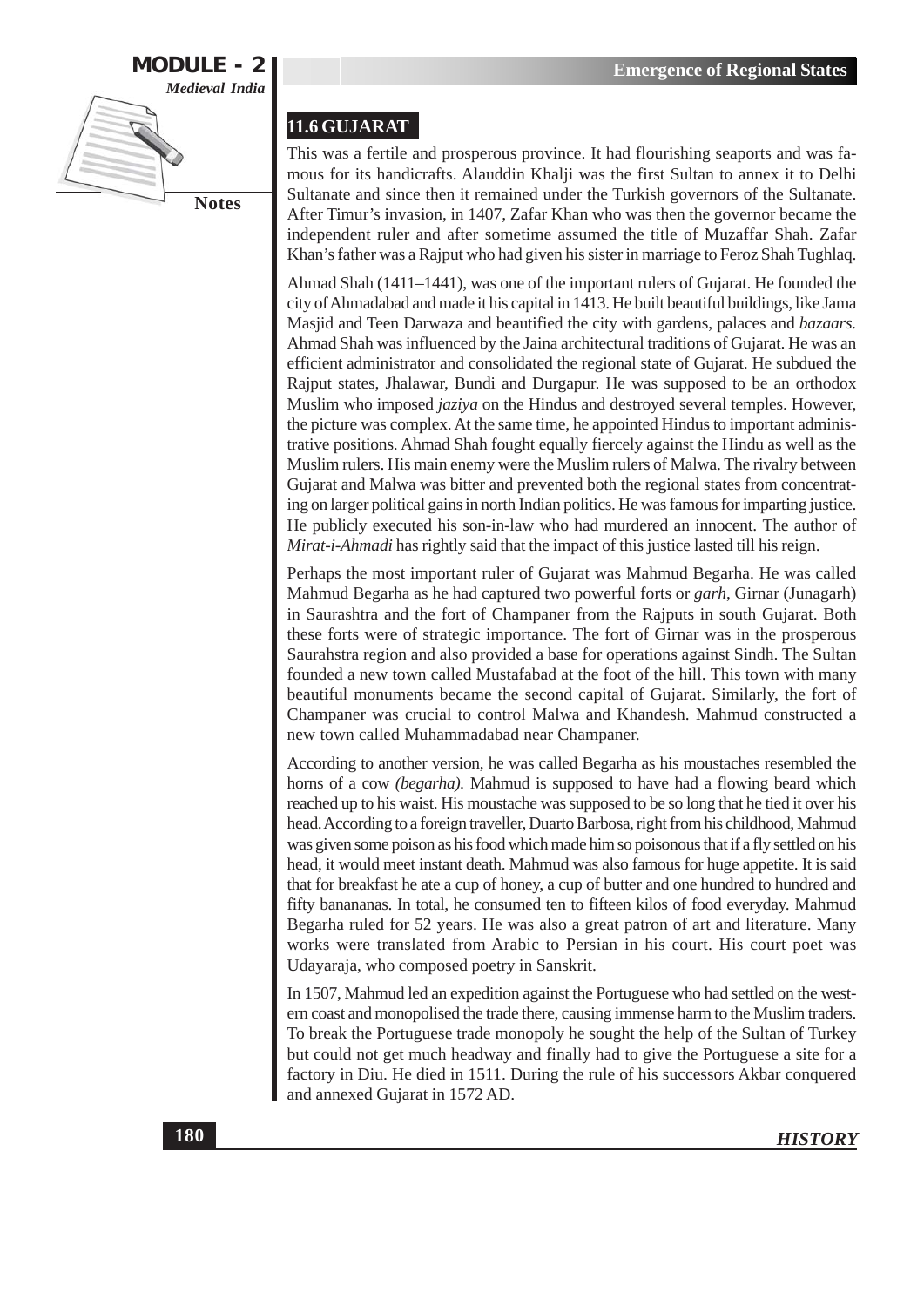

## **INTEXT QUESTIONS 11.3**

- To which areas was Sharqi Sultanate extended?  $\mathbf{1}$ .
- Who is referred as Akbar of Kashmir? 2.
- Who laid the foundation of the Ilyas Shah dynasty? 3.
- Ahmed Shah founded which city? 4.

# 11.7 THE BAHAMANI SULTANATE

In the fourteenth century two powerful kingdoms arose in South India. One was the Bahamani Sultanate and the second kingdom was the Vijayanagar Empire that ruled for 300 years. In this section we will discuss the history of Bahamani Sultanate and its administrative features.

The Deccan region was a part of the provincial administration of the Delhi Sultanate. In order to establish a stable administration in the Deccan, Mohammad bin Tughlaq appointed *amiran-i-sada/Sada Amir*, who were the administrative heads of hundred villages. From 1337 the conflict between the officers in Deccan and Delhi sultanate acclerated. This led to the establishment of an independent state in the Deccan in 1347 with the capital at Gulbarga in Andhra Pradesh. Its founders Haran Kangu assumed the title Alauddin Hasan Bahman Shah as he traced his descent from the mythical hero of Iran, Bahman Shah and the kingdom was named after him, the Bahamani Sultanate. After Mohammad bin Tughlaq there were no attempts by the Delhi Sultanate to control the Deccan region. Therefore, the Bahamani Sultans without any checks annexed the kingdom. One of the important acquisitions was the control over Dabhol, an important port on the west coast.

Under Bahman Shah and his son Muhammmad Shah, the administrative system was well organised. The kingdom was divided into four administrative units called *'taraf'* or provinces. These provinces were Daultabad, Bidar, Berar and Gulbarga. Muhammad I defeated the Vijayanagar kingdom and consequently Golconda was annexed to Bahamani kingdom. Every province was under a *tarafdar* who was also called a *subedar*. Some land was converted into *Khalisa* land from the jurisdiction of the *tarafdar*. Khalisa land was that piece of land which was used to run expenses of the king and the royal household. Further the services and the salary of every noble was fixed. Those nobles who kept 500 horses were given 1000,000 huns annually. If short of the stipulated troops, the tarafdar would have to reimburse the amount to the central government. Nobles used to get their salary either in cash or in form of grant of land or 'jagir' Bahamani ruler depended for military support on his *amirs*. There were two groups in the ranks of *amirs*: One was the Deccanis who were immigrant Muslims and had been staying for a long time in the Deccan region. The other group was Afaquis or *Pardesis* who had recently come from Central Asia, Iran and Iraq and had settled in the

# **HISTORY**

**MODULE - 2 Medieval India** 

**Notes**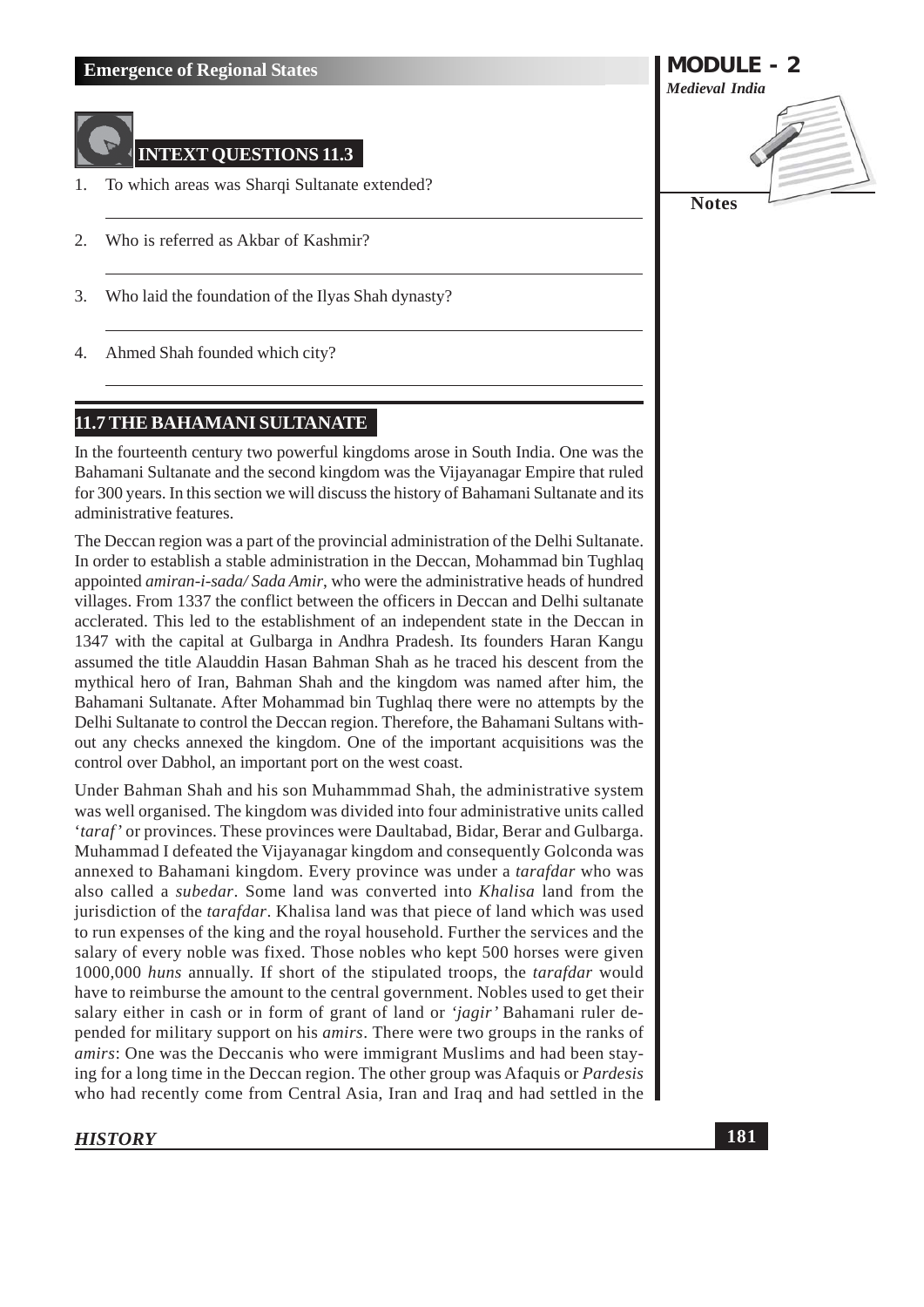

Deccan region recently. Between both these groups there was always tension to appropriate better administrative positions. Because of their feuds, the stability of the Bahamani Sultanate was affected. For the first time in India both these kingdoms used gunpowder in the warfare. The Bahamanis were already familiar with the use of firearms. They employed Turkish and Portuguese experts to train the soldiers in the latest weaponry of warfare.

One of the most important personalities in the Bahamani kingdom was Mahmud Gawan. Mahmud Gawan's early life is obscure. He was an Iranian by birth and first reached Deccan as a trader. He was granted the title of 'Chief of the Merchants' or *Malik*ut-Tujjar by the Bahamani ruler, Humayun Shah. The sudden death of Humayun led to the coronation of his minor son Ahmad III. A regency council was set for the administration and Mahmud Gawan was its important member. He was made wazir or the prime minister and was given the title of 'Khwaju-i-Jahan.' The history of Bahmani kingdom after this period is actually the record of the achievements of Mahmud Gawan. Despite of being an Afaqui he was liberal and wanted a compromise between the Afaquis and the Deccanis. He controlled the kingdom in an efficient manner and provided it stability. Gawan conquered the Vijayanagar territories up to Kanchi. On the western coast, Goa and Dhabol were conquered. Losing these important ports was a great loss for Vijayanagar. Bahamani strengthened its trading relations with Iran and Iraq after gaining control over Goa and Dabhol.

Gawan carried out many internal reforms and attempted to put an end to the strife in the nobility. In order to curb the military power of the *tarafdar*, Gawan ordered that only one fort of each province was to be under the direct control of the provincial tarafdar. The remaining forts of the province were placed under a *Qiladar* or commander of the forts. The Qiladar was appointed by the central Government. However, soon after his death, the governors declared their independence and the Bahamani kingdom broke up. In the fifteenth and the sixteenth century, some *amirs* in Bidar, Ahmadnagar, Golconda and Bijapur and Berar established independent sultanates of their own and formed new states. These were the Nizam Shahis of Ahmadnagar, the Adil Shahis of Bijapur, the Qutb Shahis of Golconda, and the Imad Shahis of Berar and the Barid Shahis of Bidar. They formed a league of states and strengthened them by matrimonial alliances. They maintained the traditional rivalry with the Vijayanagar rulers. Golconda and Bijapur entered into matrimonial alliances and led the Battle of Talikota against Vijayanagar. They finally succumbed to the Mughal armies.



# **INTEXT QUESTIONS 11.4**

- Who appointed Sada Amir and for which region?  $\mathbf{1}$ .
- $\overline{2}$ . Who was Mahmud Gawan?

#### **11.8 THE VIJAYANAGAR EMPIRE**

#### **A Political History**

In 1336, Vijayanagar kingdom was established by Harihara and Bukka, who were two brothers and served in the army of Muhammad-bin-Tughlaq. They broke away from the Delhi Sultanate and established an independent state in Karnataka and established the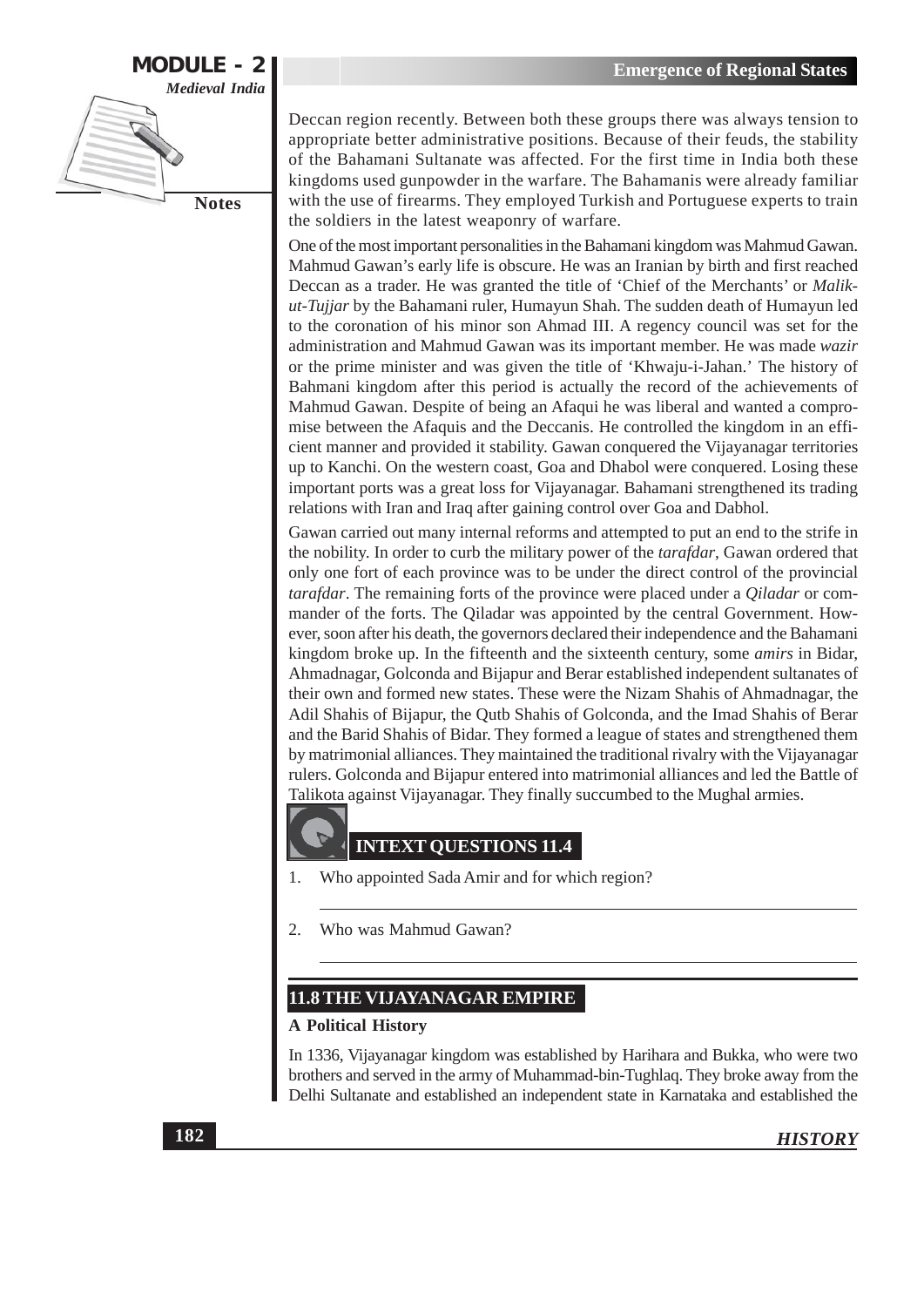capital city Vijayanagar on the banks of river Tungabhadra in 1336. Their dynasty was called the Sangama dynasty. There are several theories with regard to the origin of this dynasty. According to some scholars, they had been the feudatories of the Kakatiyas of Warangal and after their fall they served the Kampili state. Another view says that they were the feudatories of the Hoysalas and belonged to Karnataka. Harihara and Bukka were helped and inspired by contemporary scholar and a saint Vidyaranya for the establishment of their kingdom. It is believed that to commemorate the memory of their guru, the brothers established the city of Vidyanagar or Vijayanagara on the banks of river Tungabhadra. The empire included people from different cultural regions, the Tamil, Telegu and Karnataka region who all spoke different languages and belonged to different cultures.

Between 1336 and 1565, Vijayanagar was ruled by three different dynasties-Sangama, who remained in power till 1485; the Saluva who remained in power till 1503 and the Tuluvas. The last dynasty was the Aravidu dynasty that ruled till seventeenth century. Foreign travellers like Nicolo Conti, Fernao Nuniz, Domingo Paes, Duarto Barbosa and Abdur Razzaq wrote about the magnificence of Vijayanagar.

One of the most important rulers of the Vijayanagar states was Krishnadevaraya, the founder of the Tuluva dynasty. He was a great commander and an efficient administrator. He fought a series of war with the independent kingdoms that came on the ruins of the Bahamani kingdom, maintained law and order and dealt with the Portuguese influence in the Deccan. He completely shattered the Adil Shahi forces of Bijapur first and attacked Gulbarga and set free three Bahamani princes who were imprisoned there. He helped them in recovering the throne of Gulbarga and Krishna Deva himself took the title of Yavanarajya sthapanacharya.

Krishnadevaraya built some fine stone temples and added impressive *gopurams* or gateways to many important South Indian temples. He also founded a suburban township near Vijayanagara called Nagalapuram after his mother. Some of the most detailed descriptions of Vijayanagar come from his period. The famous temple of Tirupati developed during his period greatly as the deity there was his titular deity. After Krishna Deva Raya, his brother Achyuta Deva Raya ascended the throne in 1530 AD, who was also an important ruler. During his reign the rival groups began to make his appearance. The struggle for power was mainly between Saluva Vira Narasimha and Aravidu Rama Raya, in which the later emerged victorious. Although Rama Raya did not assume the throne, yet he placed Sadasiya Raya on the throne and ruled as the defacto ruler. He removed the old nobility and replaced it with those loyal to him. Rama Raya tried to balance the Deccan powers by playing one against the other, such a policy could not continue for a long period. The Deccan states formed a confederacy and inflicted a crushing blow on the Vijayanagar armies in the battle of Talikota. Rama Raya was killed. The Deccani armies entered Vijayanagar and reduced in into ruins. Now the focus shifted to the east where the Aravidu dynasty ruled from Penukonda and later from Chandragiri (near Tirupati).

#### Army and Military Organisation Of The Vijayanagar Empire

In order to wage continuous warfare there was a need to keep a large army. Artillery was important and well bred horses were maintained. The Vijayanagar rulers imported high quality horses from across the Arabian Sea from Arabia and other Gulf countries. The port of Malabar was the centre of this trade and trade in other luxury commodities. The Vijayanagar rulers always attempted to control the port of Malabar.

Like the Bahamanis, the Vijayanagar state also was familiar with the use of firearms and employed Turkish and Portuguese experts to train the soldiers in the latest weaponry of warfare. One of the rayas, Deva Raya II enrolled Muslims in his armed

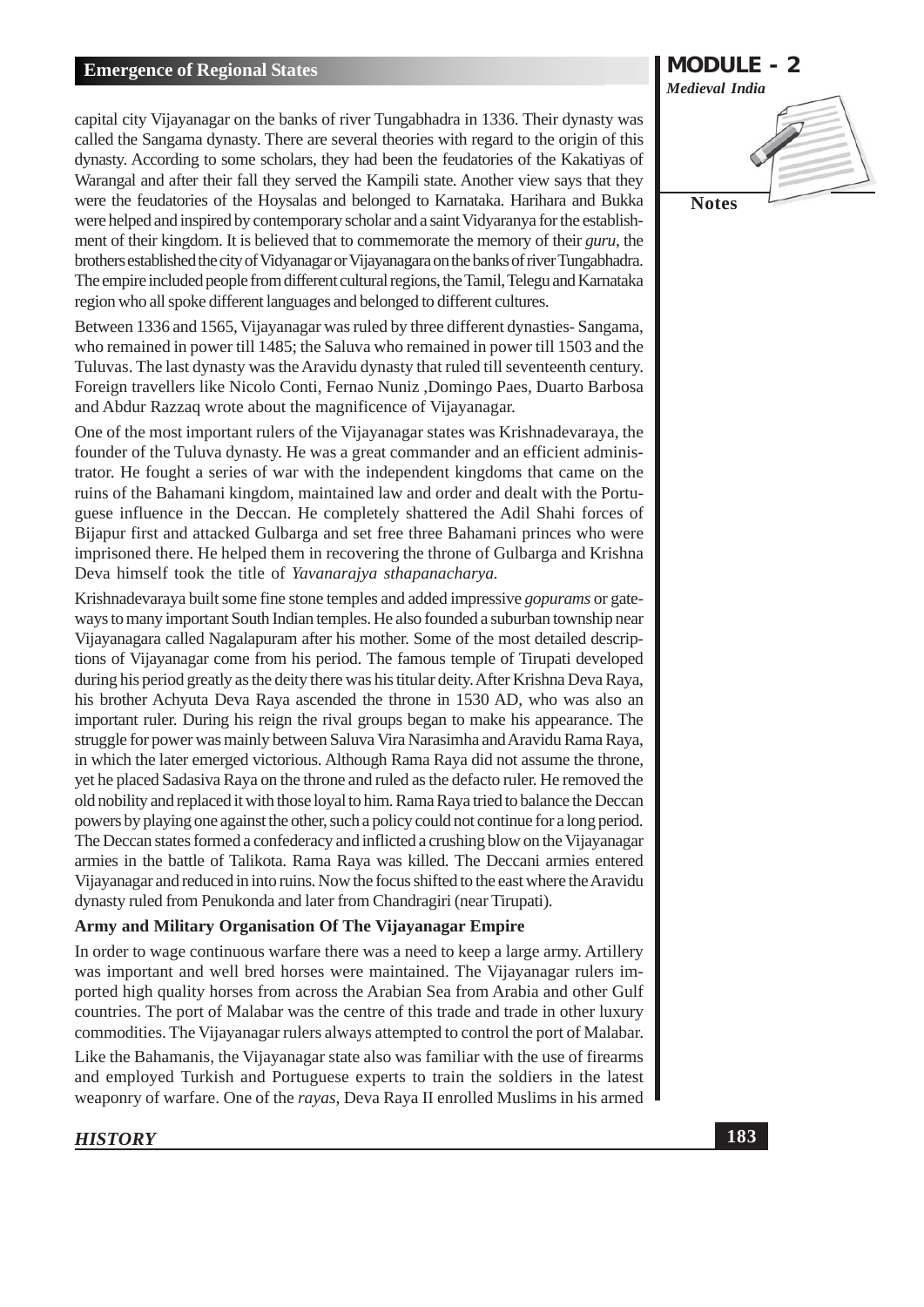

services, allotted them *jagirs* and erected a mosque for their use in the city. Such new techniques in warfare now revolutionised the warfare. The walls of the forts to counter the firearms were now made thick and special kinds of door with fortified walls front were constructed. On the walls of the forts, special kinds of big holes were made to rest the guns. Special kinds of parapets were constructed on the forts to put the canons on it. Firearms were used. Some firearms were small and comprised of rifles and pistols. Some like canons were heavy and had to be put on a bullock cart or on an elephant and pushed into the battlefield.

One of the important characteristics of the Vijayanagar administration was the *amara*nayaka system. In this system, the commander of the Vijayanagar army was called the nayaka. Each nayaka was given an area for administration. The nayaka was responsible for expanding agricultural activities in his area. He collected taxes in his area and with this income maintained his army, horses, elephants and weapons of warfare that he had to supply to the raya or the Vijayanagar ruler. The *nayaka* was also the commander of the forts. Some of the revenue was also used for the maintenance of temples and irrigation works. The *amara-nayakas* sent tribute to the king annually and personally appeared in the royal court with gifts to express their loyalty. In the seventeenth century, several of these nayakas became independent and established separate states. The feudal *Navankaras* used to maintain their own soldiers, forces and elephants. They were a powerful section that challenged the Vijayanagar authority, weakened its Internal structures and contributed to the defeat of the Vijayangar in the battle of Talikota.

## 11.8.2 CONFLICT BETWEEN THE VIJAYANAGAR **AND THE BAHAMANIS**

There were constant conflicts between the Vijayanagar and the Bahamani kingdoms over the control of Raichur doab which was the land between rivers Krishna and Tungabhadra. This area was fertile and rich in mineral resources. The famous diamond mines of Golconda were located in the eastern part of the *doab* region. The geography of both the kingdoms was such that expansion was possible only across Tungabhadra in the Deccan. It appears that the battles between the two were not conclusive and the status quo was maintained. Sometimes, Bahamani had an advantage and sometimes, Vijayanagar had an advantage. For instance, in 1504, the Bahamani managed to reconquer the Raichur doab. However, with the ascent of Krishna Deva Raya, the Bahamanis lost Raichur, Mudkal, Nalgonda and other inland towns. An important result of these wars was that both the powers were so involved amongst themselves that they never realised the increasing power of the Portuguese on the coast of South India. Besides, continuous warfare exhausted the resources of both the states and weakened them.

The other areas of conflict were the Marathwada region and the deltaic region of Krishna-Godavari. Both regions had fertile areas and important ports that controlled trade to the foreign countries. For instance, the fertile area in the Marathwada region was the Konkan belt that also had the port of Goa which was an important region for trade and export and import especially import of horses from Iraq and Iran.

Often, the battles between the Vijayanagar and the Bahamani states are perceived as Hindu-Muslim conflicts. The above reasons show that the struggle was not due to any religious differences. Territorial and economic motives were the main causes for the war. Despite hostilities between the two states, there were times when they also co-operated with each other. Krishnadevaraya, for example, supported some claim-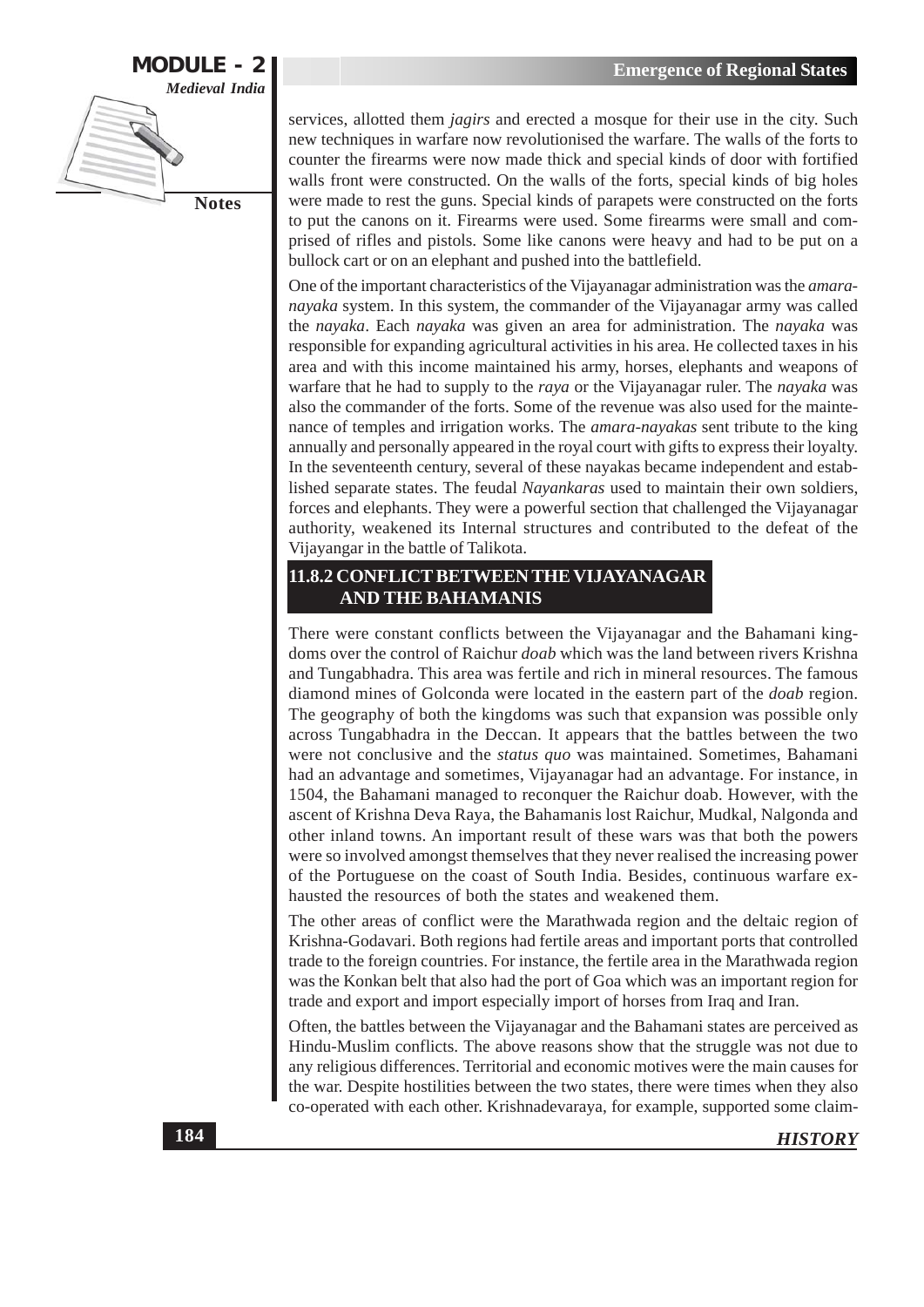ants to power in the Sultanates and took pride in the title "establisher of the Yavana kingdom". Similarly, the Sultan of Bijapur intervened to resolve succession disputes in Vijayanagra following the death of Krishnadevaraya. There were also sharing and exchange of ideas, especially in the field of art, literature and architecture.



# **INTEXT OUESTIONS 11.5**

- Give names of any four foreign travellers who wrote about magnificence of 1. Vijay nagar empire?
- $\overline{2}$ . Temple of Tirupati was developed during the reign of which king?
- Where was Amir Nayaka System prevalent? 3.
- 4. What were the areas of conflict between the Vijaynagar & the Bahamanis?

# 11.8 REGIONAL STATES IN THE EIGHTEENTH CENTURY

You must have studied about the crisis in the Mughal Empire in the eighteenth century that finally led to the collapse of the Mughal Empire. As the Mughal authority weakened, the governors of the provinces, *subedars*, and the big *zamindars* became powerful and asserted their independence.

The regional states of this period can be divided into three categories:

There were some states whose founders were important Mughal nobles and held  $\mathbf{1}$ . high *mansabs*. Though they became independent, they never broke fromal ties with the Mughal state. Some of the important states in this category are Awadh, Bengal and Hyderabad. The founder of the Awadh state was Sa'adat Khan. The founder of Bengal was Mushid Ouli Khan and the founder of Hyderabad state was Nizam-ul-Mulk Asaf Jah. All three were powerful members of the Mughal nobility and were the governors of these provinces. As the Mughal Empire weakened, there was a large-scale migration of soldiers and administrators from Delhi to these new states that promised numerous opportunities.

In these states the position of the previous *zamindars* changed. For example, Sa'adat Khan seized a number of Rajput zamindaris and the agriculturally fertile lands of the Afghans at Rohilkhand. Similarly, in an effort to reduce Mughal influence in Bengal, Mushid Ouli Khan transferred all Mughal *iggirdars* to Orissa and ordered a major reassessment of the revenues of Bengal. Revenue was collected in cash with great strictness from all *zamindars*. As a result, many zamindars had to borrow money from bankers and moneylenders. Those unable to pay were forced to sell their lands to larger zamindars.

Another change in these states was the rise of the bankers and moneylenders or *mahajans*. The state and the landed class depended on them for loans. These bankers in turn became powerful and influenced the administration. The state auctioned its right to collect taxes to the highest bidders, who were usually bankers and *mahajans*. In turn, the bankers promised to

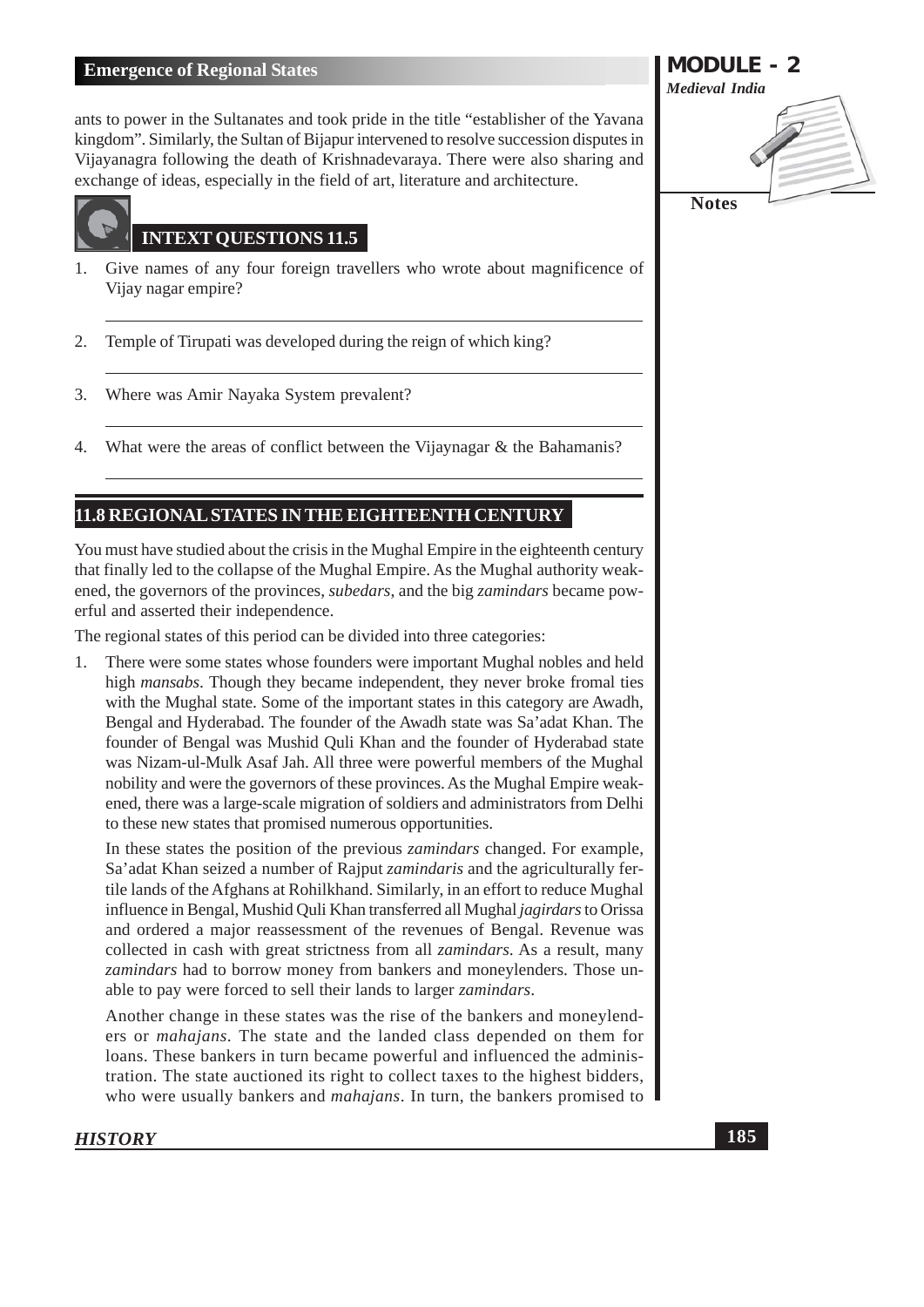

pay a fixed sum of money to the state. Thus, the state was assured of a fixed income. This system was called the *ijaradari* system and those who bought the right to collect taxes were known as *ijaredars*. The Mughal state had always discouraged this system. There were chances that those who collected the tax would collect much more than fixed, exploiting the peasants and would give less to the state thereby causing a loss to the state revenue.

- The second category of regional states in the eighteenth century was those states  $2.$ that had already enjoyed a lot of independence during the Mughal rule as watan *jagirs*. The Rajput states belonged to this category.
- $\overline{3}$ . The third category of regional states was those that had emerged after rebelling against the Mughal authority. The Sikhs, the Marathas and the Jats belonged to this group. For example, the Sikh rebellion against the Mughals led to statebuilding in the Punjab.

# **INTEXT QUESTIONS 11.6**

Regional States in 18<sup>th</sup> century have been divided into which categories? 1.



**WHAT YOU HAVE LEARNT** 

The rise of regional states from the thirteenth to the eighteenth century is due to internal weakness of Delhi Sultanate and decline of Mughal Empire. An understanding of the nature of these regional powers will help you see the Delhi sultanate and Mughal Empire in a clear perspective. It will be useful if the regional states of this period are seen in continuation with the regional states from sixth to the twelfth century also. To understand the regional states, one has to first understand the concept of regionalism, which has political features, language, religious affiliations, Art & Culture as developed and evolved over a period of time as discussed in this lesson. There were a large number of such states but we have taken only a few as case studies. Jaunpur, Kashmir, Gujarat, Bengal, Vijayanagr and Bahamani were discussed. It should be remembered that though these states fought with each other, but they also borrowed ideas in the field of art, architecture and religion from each other. Their relationship with the central authority as well as among themselves kept changing from time to time.

# **TERMINAL EXERCISE**

- Trace the development of regional States from 13<sup>th</sup> Century to 18<sup>th</sup> Century in India. 1.
- How were regional States different from Central Empire?  $\overline{2}$ .
- $3.$ How Bengal was able to assert its independence so easily!?
- $\overline{4}$ . What was unique about Mahmud Begarha and why he is considered an important ruler of Gujarat?
- 5. Describe Amara – nayaka System of administration?
- 6. The Vijay Nagar & the Bahamanis were neighbours but were not at peace, why it was so, Discuss?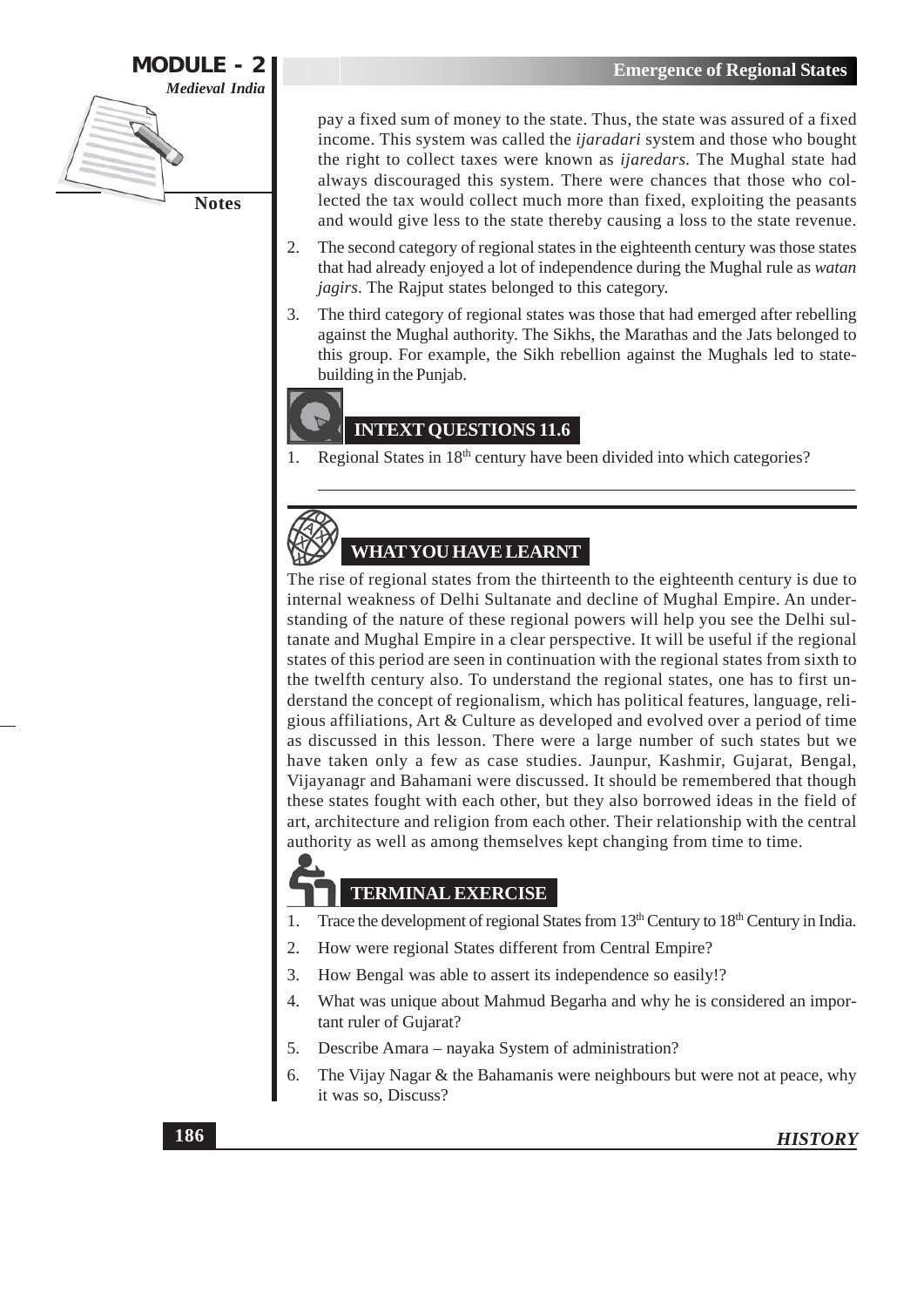

#### 11.1

- Language, religions affliations, Interaction through trade & Commerce, Regional  $1.$ Art Schools
- Bihar, Bengal, Assam, Central India & Rajasthan 2.
- 3. Namdev, Raidas, Tukaram, Guru Nanak

# 11.2

- In 1338 after the death of Feroz Shah Tuglaq 1.
- Bihar & Punjab 2.

# 11.3

- Aligarh in West, Darbhanga in East, Nepal in North & Bundel Khand in South  $1.$
- 2. Zaimil Abidin
- Haji Ilyas Khan 3.
- Ahmedabad  $\overline{4}$ .

## 11.4

- 1. Mohamed bin Tughlaq, Deccan
- Reached Deccan as a trader, granted Malik-ut-Tujjar made Wazir later on 2.

# $11.5$

- Nicolo Conti, Fernao Nuniz, Domingo Paes, Duareto Barbosa & Abdur Razzaq. 1.
- 2. Krishna Deva Raya
- 3. Vijay Nagar administration.
- 4. Control of Raichur doab; Marathwada region deltaic region of Krishna-Godavari

# $11.6$

 $1.$ Founded by Mughal nobles; Watan Jagirs; Rebelled from Mughal authority.

# **HINTS TO TERMINAL QUESTIONS**

- 1. Refer 11.2
- 2. Refer 11.1 last two paras
- 3. Refer 11.5
- 4. Refer 11.6
- 5. Refer 11.8.1
- 6. Refer 11.8.2